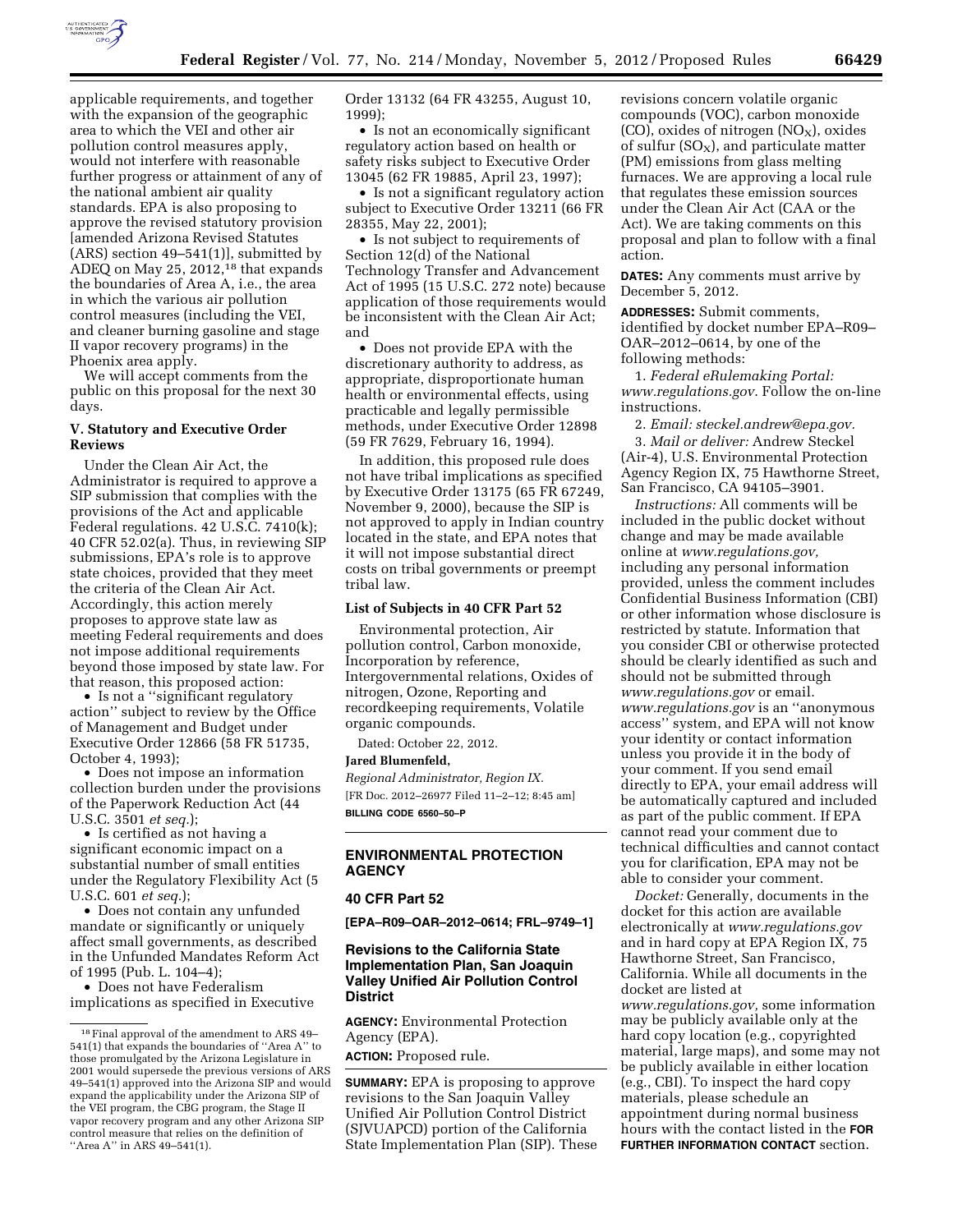## **FOR FURTHER INFORMATION CONTACT:**

Robert Marinaro, EPA Region IX, (415) 972–3019, *[marinaro.robert@epa.gov](mailto:marinaro.robert@epa.gov)*.

## **SUPPLEMENTARY INFORMATION:**

Throughout this document, ''we,'' ''us'' and ''our'' refer to EPA.

#### **Table of Contents**

I. The State's Submittal

- A. What rule did the State submit?
- B. Are there other versions of this rule? C. What is the purpose of the submitted rule revision?
- II. EPA's Evaluation and Action
- A. How is EPA evaluating the rule? B. Does the rule meet the evaluation criteria?
- C. EPA Recommendations to Further Improve the Rule
- D. Public Comment and Final Action

TABLE 1—SUBMITTED RULE

III. Statutory and Executive Order Reviews

#### **I. The State's Submittal**

*A. What rule did the State submit?* 

Table 1 lists the rule addressed by this proposal with the date that it was amended by the local air agency and submitted by the California Air Resources Board.

| Local agency    | Rule No. | Rule title                                           | Amended  | Submitted |
|-----------------|----------|------------------------------------------------------|----------|-----------|
| <b>SJVUAPCD</b> | 4354     | Limiting Emissions from Glass Melting Fur-<br>naces. | 05/19/11 | 09/27/11  |

On October 24, 2011, EPA determined that the submittal for SJVUAPCD Rule 4354 met the completeness criteria in 40 CFR Part 51 Appendix V, which must be met before formal EPA review.

## *B. Are there other versions of this rule?*

We approved an earlier version of Rule 4354 into the SIP on June 24, 2011 (76 FR 53640). The SJVUAPCD adopted revisions to the SIP-approved version on May 19, 2011 and CARB submitted them to us on September 27, 2011.

## *C. What is the purpose of the submitted rule revision?*

VOCs and  $NO<sub>X</sub>$  help produce groundlevel ozone and smog, which harm human health and the environment. PM,  $NO<sub>x</sub>$  and  $SO<sub>x</sub>$  also contribute to effects that are harmful to human health and the environment, including premature mortality, aggravation of respiratory and cardiovascular disease, decreased lung function, visibility impairment, and damage to vegetation and ecosystems. Section 110(a) of the CAA requires States to submit regulations that control VOC,  $NO<sub>X</sub>$ ,  $SO<sub>X</sub>$  and PM emissions. The purpose of this rule revision is to incorporate provisions for new oxy-fuel firing technology. This technology, by design, operates in an oxygen-rich environment in excess of the existing requirement, but still has inherently low  $NO<sub>x</sub>$  emissions during start-up. The proposed amendment prevents oxy-fuel fired glass melting furnaces from having to comply with an unnecessary start-up requirement. EPA's technical support document (TSD) has more information about this rule.

#### **II. EPA's Evaluation and Action**

## *A. How is EPA evaluating the rule?*

Generally, SIP rules must be enforceable (see section 110(a) of the Act), and must require Reasonably Available Control Technology (RACT) for each category of sources covered by a Control Techniques Guidelines (CTG) document as well as each major source in nonattainment areas (see sections  $182(a)(2)$  and  $182(f)$ , and must not relax existing requirements (see sections 110(l) and 193). In addition, SIPs must implement Reasonably Available Control Measures (RACM) in PM 2.5 nonattainment areas (see CAA sections 189(a)(1) and 189(b)(1)).

The SJVUAPCD regulates an ozone and PM 2.5 nonattainment area (see 40 CFR part 81), so Rule 4354 must fulfill RACT and the overall SIP must fulfill RACM.

Guidance and policy documents that we use to evaluate enforceability, RACT and RACM requirements consistently include the following:

- 1. ''Issues Relating to VOC Regulation Cutpoints, Deficiencies, and Deviations; Clarification to Appendix D of November 24, 1987 **Federal Register** Notice,'' (Blue Book), notice of availability published in the May 25, 1988 **Federal Register**.
- 2. ''Guidance Document for Correcting Common VOC & Other Rule Deficiencies,'' EPA Region 9, August 21, 2001 (the Little Bluebook).
- 3. ''State Implementation Plans; General Preamble for the Implementation of Title I of the Clean Air Act Amendments of 1990,'' 57 FR 13498 (April 16, 1992); 57 FR 18070 (April 28, 1992).
- 4. ''State Implementation Plans for Serious PM–10 Nonattainment Areas, and Attainment Date Waivers for PM–10 Nonattainment Areas Generally; Addendum to the General Preamble for the Implementation of Title I of the Clean Air Act Amendments of 1990,'' 59 FR 41998 (August 16, 1994).
- 5. ''PM–10 Guideline Document,'' EPA 452/ R–93–008, April 1993.
- 6. ''Fugitive Dust Background Document and Technical Information Document for Best Available Control Measures,'' EPA 450/2–92–004, September 1992.
- 7. ''State Implementation Plans; Nitrogen Oxides Supplement to the General Preamble; Clean Air Act Amendments of 1990 Implementation of Title I; Proposed Rule," (the  $NO<sub>x</sub>$  Supplement), 57 FR 55620, November 25, 1992.
- 8. ''Improving Air Quality with Economic Incentive Programs,'' U.S. EPA, January 2001.
- 9. ''Interim White Paper—Midwest RPO Candidate Control Measure: Glass Manufacturing'', Lake Michigan Air Directors Consortium, December 12, 2005.
- 10. ''Alternative Control Techniques Document— $O_x$  Emissions from Glass Manufacturing'', US EPA, June 1994.
- 11. ''Integrated Pollution Prevention and Control (IPPC) Reference Document on Best Available Techniques in the Glass Manufacturing Industry'', European Commission, December 2001.
- 12. ''State Implementation Plans (SIP): Policy Regarding Excess Emissions During Malfunctions, Startup and Shutdown,'' EPA memorandum, Steven A. Herman and Robert Perciasepe, August 11, 1999. *[http://www.epa.gov/ttn/oarpg/t1/](http://www.epa.gov/ttn/oarpg/t1/memoranda/excem.pdf)  [memoranda/excem.pdf.](http://www.epa.gov/ttn/oarpg/t1/memoranda/excem.pdf)*

### *B. Does the rule meet the evaluation criteria?*

We believe this rule is consistent with the relevant policy and guidance regarding enforceability, RACM/RACT, and SIP relaxations. The TSD has more information on our evaluation.

## *C. EPA Recommendations to Further Improve the Rule*

The TSD describes an additional rule revision that we recommend for the next time the local agency modifies the rule but is not currently the basis for rule disapproval.

## *D. Public Comment and Final Action*

Because EPA believes the submitted rule fulfills all relevant requirements, we are proposing to fully approve it as described in section  $110(k)(3)$  of the Act. We will accept comments from the public on this proposal for the next 30 days. Unless we receive convincing new information during the comment period, we intend to publish a final approval action that will incorporate this rule into the federally enforceable SIP.